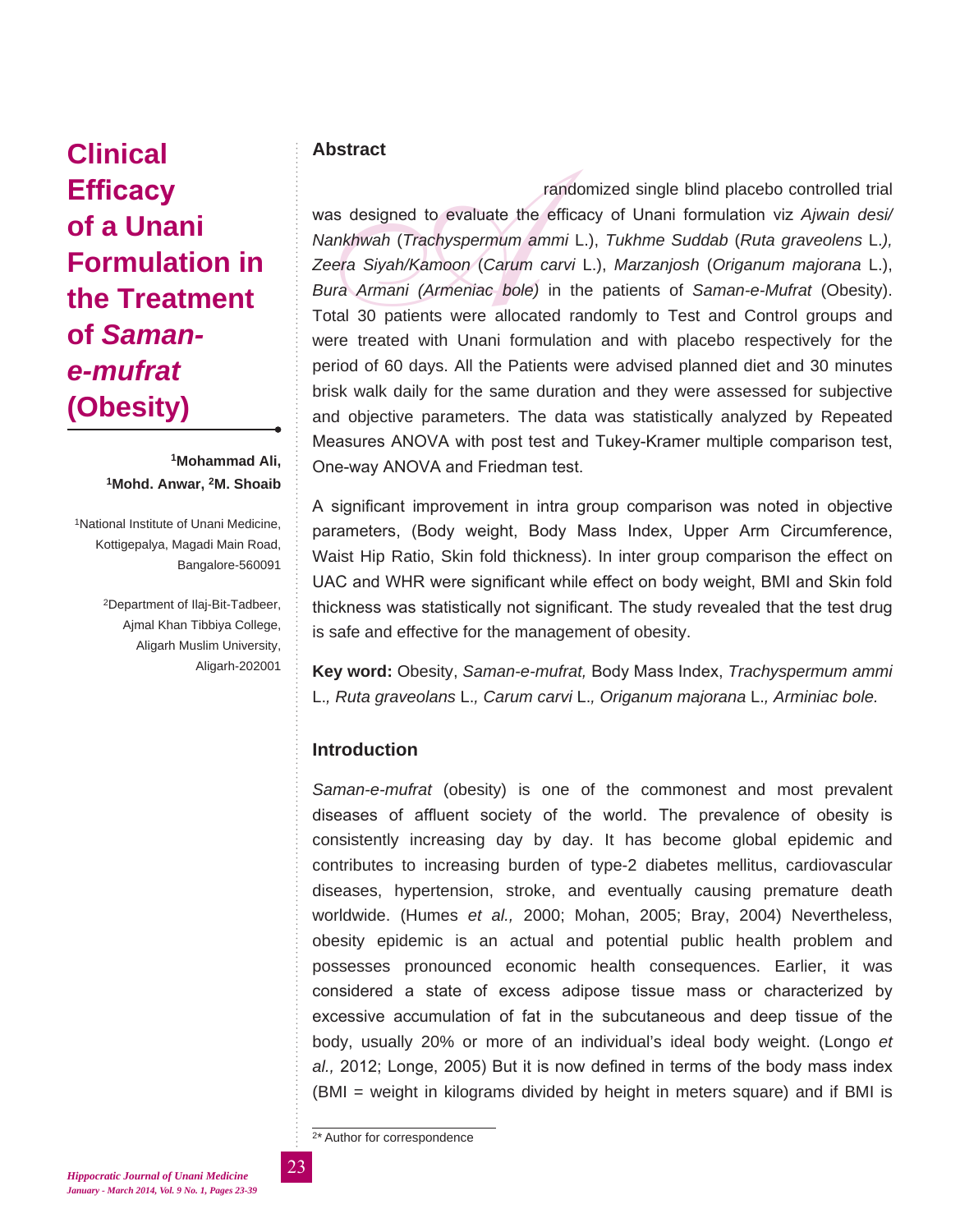greater than 25 kg/m<sup>2</sup>, the person is considered to be overweight and if it is greater than 30 kg/m2 the patients is called obese. (Longo *et al.,* 2012; Longe, 2005; Humes *et al.,* 2000; Neinstein, 2002; Souhami *et al*., 2002; Siegenthaler, 2007) over weightness/Obeseness (*Saman-e-mufrat*) result from an imbalance between energy intake and its expenditure. (Ferri *et al.,* 2012; Warner, 2003)

Historically, Greco Arab Physicians like *Buqrat* (Hippocrates), *Jalinoos, Ibn sina, Zakariya Razi, Ibn Nafis, Daud Intaki* and *Akbar Arzani* were well acquainted with *Saman-e-mufrat* and they have mentioned it in their treatises enormously in terms of its etiological factors, symptoms, signs, and complications. (Ibn Sina, 1929; Halim, 2005; Razi, 1991; Jurjani, 1996; Chandpuri, 1998; Antaki, 2010)

Ibn Sina especially pointed out that obese people are more prone to develop cardiac and cerebral complication like stroke, syncope, coma, palpitation, breathlessness, concealed haemorrhage and sudden death. (Ibn Sina, 1929; Halim, 2005) As per Unani philosophy *Saman-e-mufrat* develops due to increased *barid Akhlat* (cold humors) leading to imbalance in body humours resulting tendency to accumulate the *Akhlate fasida* particularly *maddae balghamiya* on different parts of the body. (Kabeeruddin, 2001)

The aim of treatment of obesity is to reduce body weight, Modification in risk factors such as decreasing daily calorie intake, increase physical activity and behavioural therapy are the non-pharmacological measure to achieve the goal. Indeed, life style modification is helpful for most obese patients, but in several circumstances pharmacological management of obesity is inevitable. Sibutramine (Fetergil/Leptos) Orlistat (Cobese/Lipocut), Rimonabant (Riomont/ Zimult), Diethylepropion (Anorex/Tapanil), are widely prescribed drugs in main stream of medicine. (Laurence *et al.,* 2006) But the long term use of these drugs produce several side effects. Sibutramine produces hypertension, tachycardia, headache, insomnia, constipation and dry mouth etc. Orlistat are reported to produce incontinence of urine, flatulence, and vitamins malabsorption and Rimonabant is reported to demonstrate adverse effects like nausea, dizziness, anxiety, and depression. (Laurence *et al.,* 2006). Therefore, long term use of these drugs could not possible. Bariatric surgery is recommended for the patients of morbid obesity but it also exhibited several post operative complications such as malabsorption, malnutrition and vitamins deficiency etc. Furthermore, it is quite painful procedure and associated with risks of infection, large disfiguring skin, depression and formation of blood clots eventually lead to dangerous circulatory problem and kidney failure. (Townsend, 2008)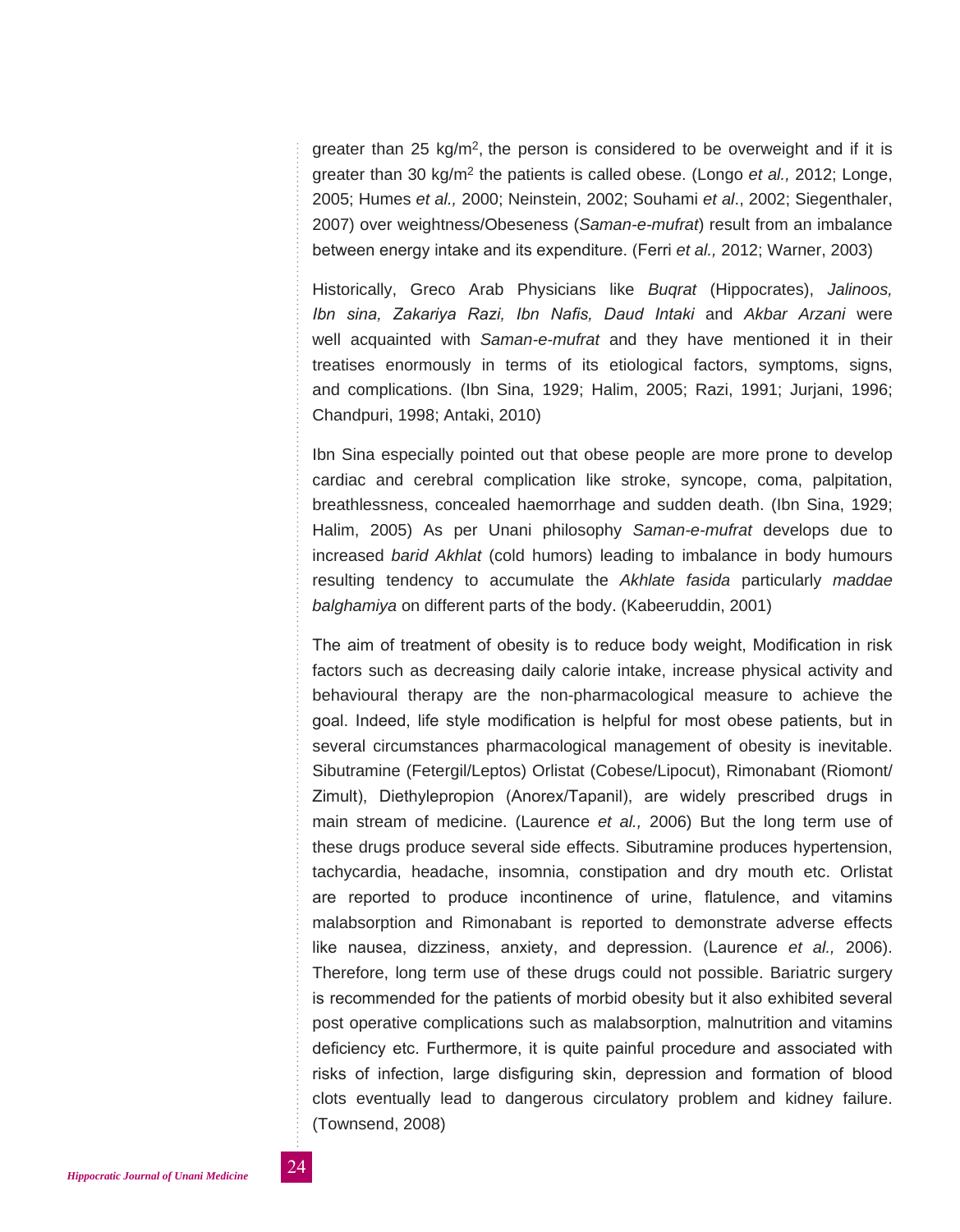Owing to high prevalence, multi factorial causes and life threatening complications of the disease and most importantly, the inability of contemporary system of medicine to deliver safe and effective drug management of obesity, warrants search of alternative treatment to alleviate such complex diseases of serious complications.

Unani system of medicine has a large number of single and compounds drugs which possess actions like *muhazzil* (Emaciatic), *muhallil* (Resolvent)*, mudir*  (Diuretic)*, musakhkhin* (Endothermic) are being in use to the management of *Saman-e-mufrat* since ancient period. Some studies carried out in recent past demonstrated promising result and explored the potentiality of Unani drugs to be used as effective anti obesity agent. Now a days, the researchers have taken interest to investigate drugs with an aim to provide better alternate in the currently available drugs.

In view of above facts, a compound formulation which is recommended by *Ismail Jurjani* in *Zakhira khawarzam shahi* for the treatment of obesity, containing *Ajwain desi* (seed of *Trachyspermum ammi* L.), *Tukhme Suddab* (seeds of *Ruta graveolens* L.)*, Zeera siyah* (seeds of *Carum carvi* L.), *Marzanjosh* (*Origanum majorana* L.), *Bora Armani* (*Armeniac bole*) has been selected for study. (Jurjani, 1996) The ingredients of test formulation are endowed with *haar yabis* temperament and possess properties like *Mohazzil, Musakhkhin*, *Hazim, mushile balgham, Mulattif, and Mudir* etc. and it ameliorate the derangement of temperament leading to minimize *fasad* in *maddae bhalghamia* and is being effective in obesity.

As this combination appears to be quite rational in term of ingredient having actions warranted in the treatment of obesity, and has been in use by Unani physicians since long time but the efficacy of this time tested formulation has not been scientifically evaluated so far. Therefore, a single blind placebo controlled study was envisaged to find out efficacy of combination in the management of obesity on scientific parameters.

# **Methodology**

The present clinical study was conducted in Department of Moalajat, National Institute of Unani Medicine Bangalore, from September 2010 to February 2012. Prior to the beginning of clinical trial, the research protocol was submitted to Ethical committee of National Institute of Unani Medicine and Ethical clearance was obtained from the committee. During screening a total of 44 patients were registered for the study but 7 patients did not fulfil inclusion criteria hence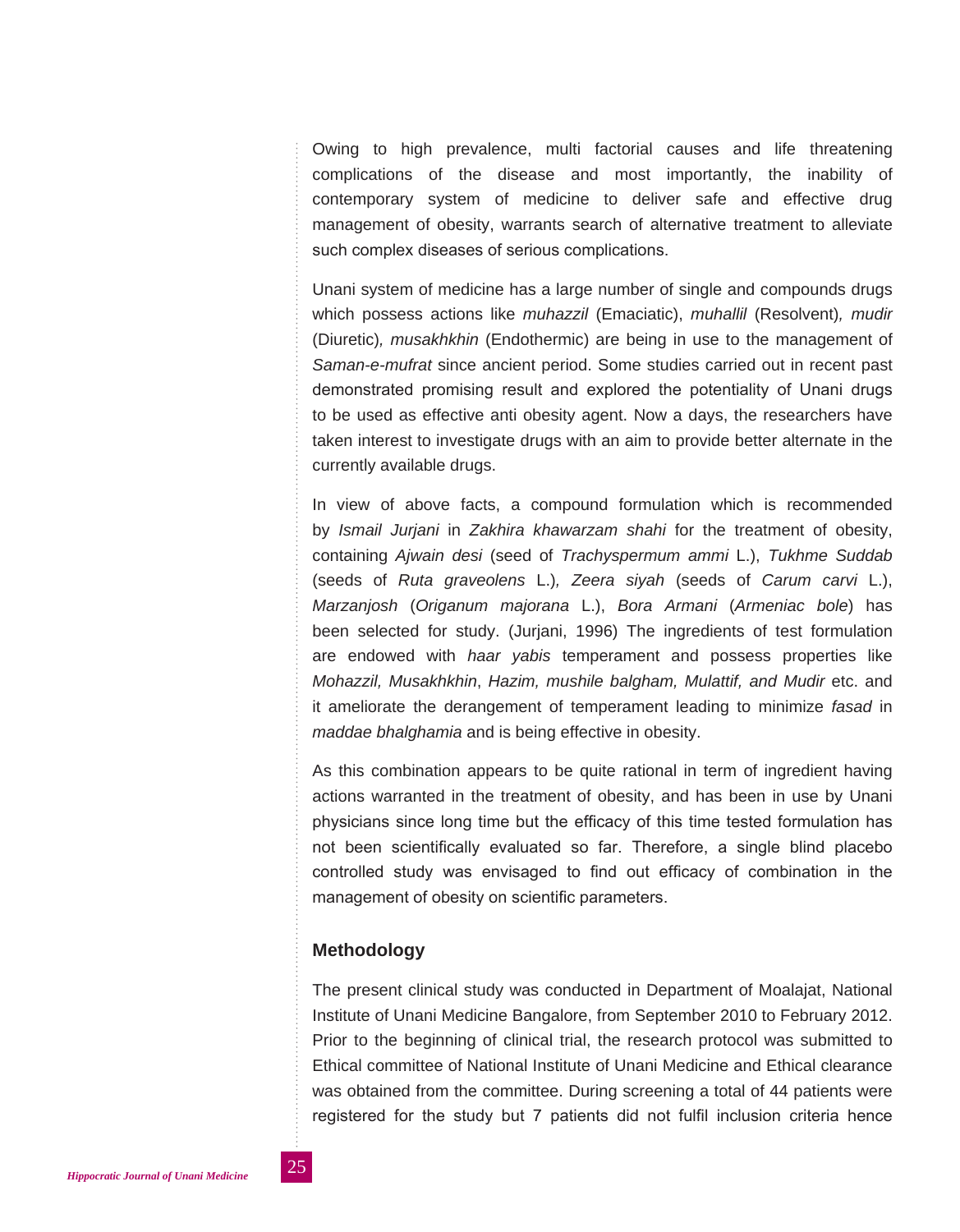excluded from the study and remaining 37 patients were randomly allocated into test and placebo groups. Four patients from test group and three patients from placebo group were lost to follow up, leaving behind 20 patients in Test and 10 patients in Placebo group who completed the course of treatment.

Patients fulfilling the inclusion criteria were provided an information sheet having details concerning the nature of the study, the drug to be used with the mode of administration and method of treatment. Patients were given sufficient time to go through the contents of informed consent sheet. The patients were left free to ask whatever the query regarding the study and if they agreed to be enrolled in the study, they were requested to sign the informed consent form. The patients who did not fulfil inclusion criteria were excluded from the study.

The blue print of the study was conceptualized in material and methods which can be described under few headings for convenient comprehension.

- 1. Criteria for selection cases
	- a) Inclusion criteria
		- Patients with *Saman-e-mufrat* (Obesity) of either sex.
		- Patients belonging to 15-60 years of age.
		- Patients having BMI between 25-35kg/m<sup>2</sup>.
		- Patient able to participate in the study and ready to follow the instructions and sign the consent form.
		- Obese patients having associated symptoms like restricted movement, joints pain, Weakness and letharginess, Dyspnoea, and Palpitation.
	- b) Exclusion criteria

Physiological status

- Patient below the age of 15 and above the age of 60.
- Pregnant and lactating women.

#### Pathological status

- Patients having cardiovascular disease, severe renal disease and severe hepatic disease and hypothyroidism.
- Patients having BMI  $> 35$  kg/m<sup>2</sup>.

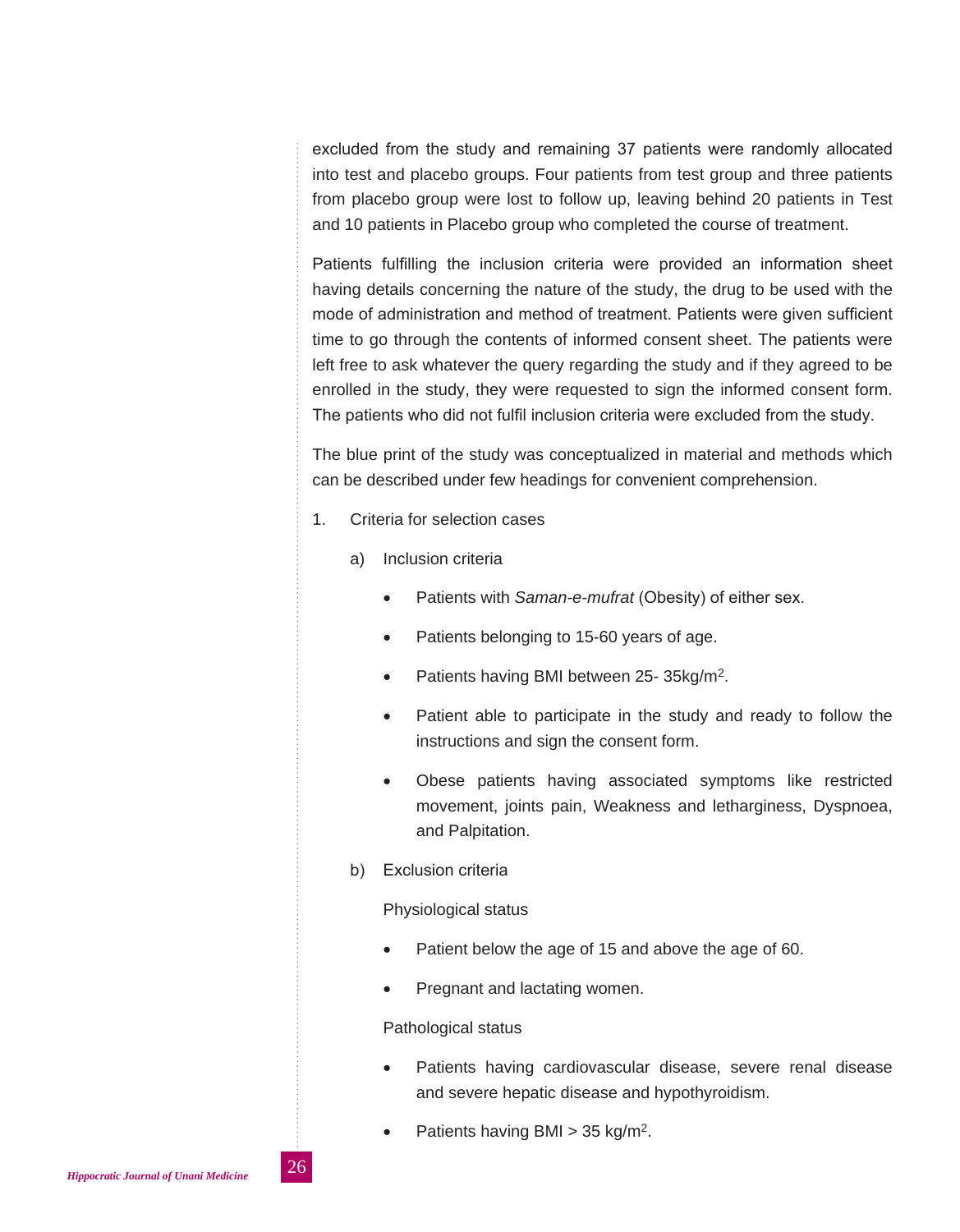Patients who refuse to give the written informed consent for the study.

#### 2. Selection of subjects

Known cases of *Saman-e-mufrat*, having the symptoms like increasing body weight, restricted movement, joints pain, breathlessness and palpitation etc. were taken up from OPD and IPD section of NIUM hospital and subjected to lab investigations.

3. Investigations

Investigations like Lipid Profile, Haemoglobin percent, Total Leucocyte Count, Differential Count, Kidney and Liver function tests were done in all patients before starting the trial and also after completion of the study. However thyroid profile, Fasting & Post Prandial blood sugar and ECG were done prior to start the trail to exclude the patients suffering from other diseases.

4. Study design

The study was designed as a randomized single blind placebo controlled clinical study.

5. Sample size

The sample size was fixed as 30 patients.

6. Duration of protocol therapy

The treatment period in both Test and Placebo groups was fixed as 60 days.

7. Test drugs

The ingredients of test drugs are as follows:

- 1. *Ajwain desi* (*Trachyspermum ammi* L.) 1 part
- 2. *Tukhme Suddab* (*Ruta graveolens* L.) 1 part
- 3. *Zeera siyah* (*Carum carvi* L.) 1 part
- 4. *Marzanjosh* (*Origanum majorana* L.) 4 parts
- 5. *Bora Armani (Armeniac bole)* 4 parts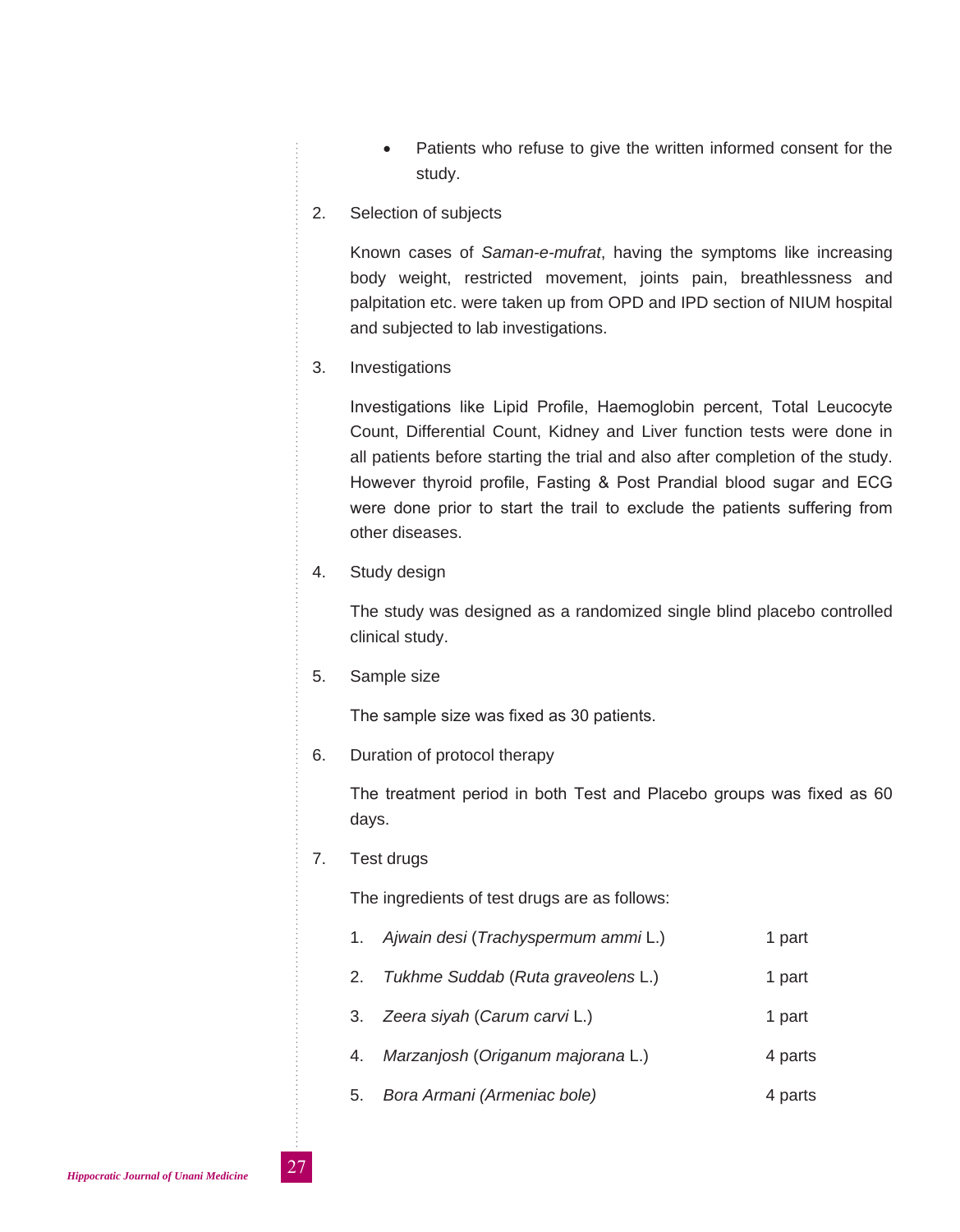8. Method of preparation, dosage and mode of administration of Test drug

Good quality single drugs were obtained from the pharmacy of National Institute of Unani Medicine, Bangalore. Before preparing the formulation, the drugs were properly identified to ascertain their originality. The ingredients were cleaned by weeding out unwanted material and separated impurities, and then powdered.

9. Administration of Test drug &placebo

The Test drug was administered orally in Group-A in the dosage 5gm once a day with cane vinegar 7.5ml just after breakfast for the period of two months. The placebo (containing wheat floor) was given in Group B in the dosage of 5 gm once a day just after breakfast for the period of two months. Along with the drugs, all the patients (in both groups) were recommended 1200-1800 k cal/day diet and also advised moderate physical exercise (20-30 minutes brisk walk) during the course of the study. (Longo *et al.,* 2012)

#### 10. Follow up during treatment

Sixty days study was divided into 4 visits as follow up which were made at an interval of 15 days each. At every visit, patients were asked about the progression or regression in their symptoms and were subjected for examination to assess clinical findings.

#### 11. Efficacy assessment

The assessment of efficacy in the test and placebo groups was based on subjective and objective parameters. Subjective parameters include symptoms like, restricted movement, joints pain, weakness & letharginess, dyspnoea and palpitation. Objective parameters are anthropometric measurements and laboratory investigations of the patients suffering from *Saman-e-mufrat*. Both subjective and objective parameters were assessed at every visit, while lipid profile was carried out before and after the completion of trial.

As subjective parameters differ in severity from patient to patient, therefore an arbitrary grading scale Total Sign and Symptom Score (TSSS) were adopted for appropriate assessment and statistical evaluation. The severity of 5 different signs and symptoms (Restriction of movement, Joints pain, Weakness & letharginess, Dyspnoea, Palpitation) were rated on a 4 point scale (0, absent; 1, mild; 2, moderate; 3, severe).

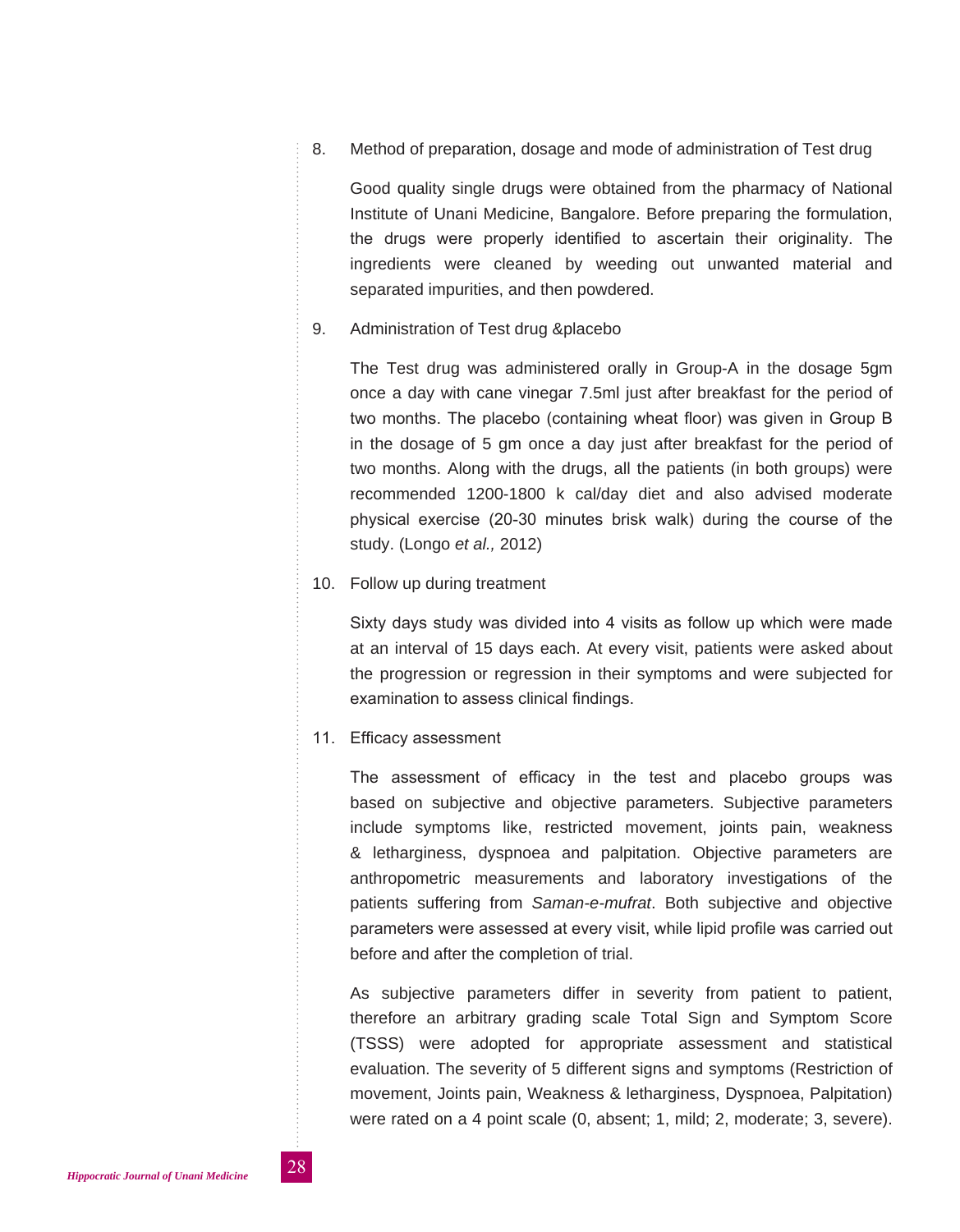After the completion of treatment, the pre and post treatment values or scores of different parameters (subjective and objective) were assessed and were subjected to comparison and statistical analysis.

- 12. Objective Parameters
	- Weight in kilogram
	- Body mass index (BMI)
	- Skin fold thickness.
	- Upper arm circumference.
	- Waist and hip ratio.
	- Lipid profile.
- 13. Withdrawal criteria
	- a) Patients who fail to follow the protocol
	- b) Any adverse reaction or adverse event noticed by the patients/ investigators
	- c) Patients who were drug defaulters.
- 14. Safety Assessment

In order to assess safety of test drug LFT, RFT, Haemogram (Hb%, TLC, DLC & ESR) were carried out before and after treatment in both groups.

(a) Criteria for safety evaluation

No occurrence of any adverse effect or reaction during the treatment period.

(b) Adverse drug reaction documentation

Any adverse event or reaction appearing during the study either in Test or Placebo group was recorded.

15. Documentation

The case report forms and consent forms properly documented throughout the study and were submitted to the Deptt. of *Moalajat* after completion of the study.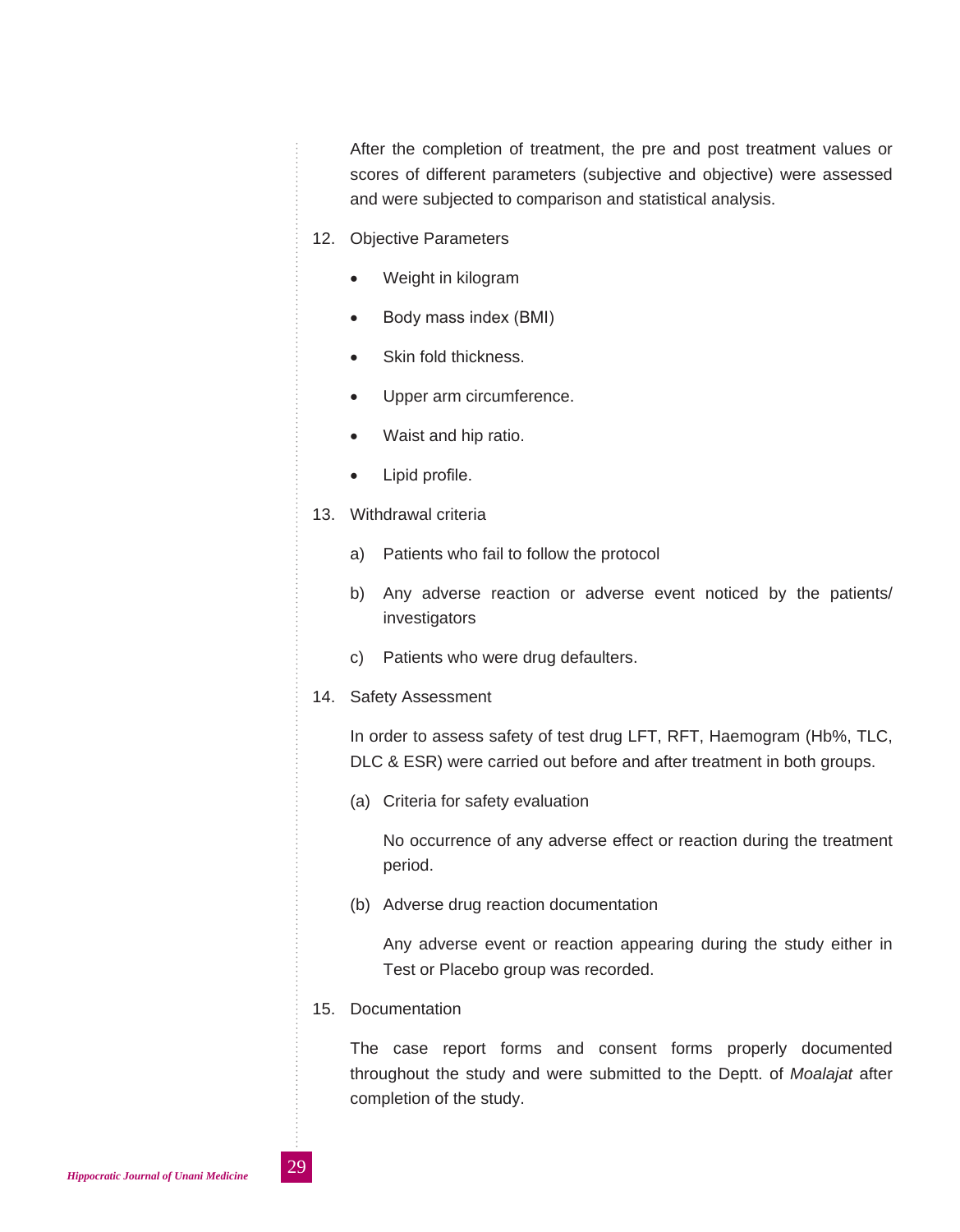#### 16. Statistical analysis

At the end of study all the results were tabulated and statistically analyzed by Friedman test,

Kruskal-Wallis test with Dunn's multiple comparison tests repeated major ANOVA, one-way ANOVA with post test, Tukey-Kramer multiple comparison test and paired t test.

# **Results**

Demographic data and effect of Test drug and Placeboon subjective parameters are depicted in Table (1) & (2).

#### Body weight

The mean score of body weight, in placebo group was 77.12 kg on 0 day, 76.86 on 15<sup>th</sup> day, 76.41 kg on 30<sup>th</sup> day, 76.13 kg on 45<sup>th</sup> day and 75.76 kg on 60<sup>th</sup> day, whereas in test group it was 80.5 kg on 0 day,  $79.36$  kg on  $15<sup>th</sup>$  day,  $78.44$ kg on 30<sup>th</sup> day, 77.34 kg on  $45<sup>th</sup>$  day and 76.37 kg on 60<sup>th</sup> day of treatment. (Table 3) In placebo group it was significant on  $30<sup>th</sup>$  day with respect to day 0 (p<0.01), on  $45<sup>th</sup>$  day with respect to day 15 (p<0.01) and on 60<sup>th</sup> day with respect to day 30( $p$ <0.05) and in Test group it was extremely significant on 15<sup>th</sup> day (p<0.001) with respect to 0 day, whereas it was not significant in inter group comparison (p>0.05). However, the body weight was reduced in both groups.

#### Body Mass Index

The mean of BMI of Placebo group was 31.08 kg/m2 on baseline, 30.98 kg/  $m^2$  on 15<sup>th</sup> day, 30.80 kg/m<sup>2</sup> on 30<sup>th</sup> day, 30.68 kg/m<sup>2</sup> on 45<sup>th</sup> day and 30.52 kg/m<sup>2</sup> on 60<sup>th</sup> day, whereas in Test group it was 30.56 kg/m<sup>2</sup> on 0 day, 30.11 kg/m<sup>2</sup> on 15<sup>th</sup> day, 29.77 kg/m<sup>2</sup> on 30<sup>th</sup> day, 28.9 kg/m<sup>2</sup> on 45<sup>th</sup> day and 28.97  $kg/m<sup>2</sup>$  on 60<sup>th</sup> day of treatment (Table 3). In placebo group it was significance  $30<sup>th</sup>$  day (p<0.05) with respect to day 0, on  $45<sup>th</sup>$  day (p<0.05) with respect to day 15<sup>th</sup> and on 60<sup>th</sup> day (p<0.05) with respect to day 30<sup>th</sup>. In Test group it was significant on 45<sup>th</sup> day (p<0.001) with respect to test day 0, on 45<sup>th</sup> day ( $p$ <0.001) with respect to day 15<sup>th</sup>, on 45<sup>th</sup> day ( $p$ <0.05) with respect to test day 30<sup>th</sup>. The Inter group comparison was not significant (p>0.05).

#### Upper Arm Circumference

The mean UAC of placebo group was 31.28 cm. on baseline, 31.25 cm. on 15<sup>th</sup> day, 31.0 cm on 30<sup>th</sup> day, 30.75 cm. on 45<sup>th</sup> day and 30.6 cm. on 60<sup>th</sup>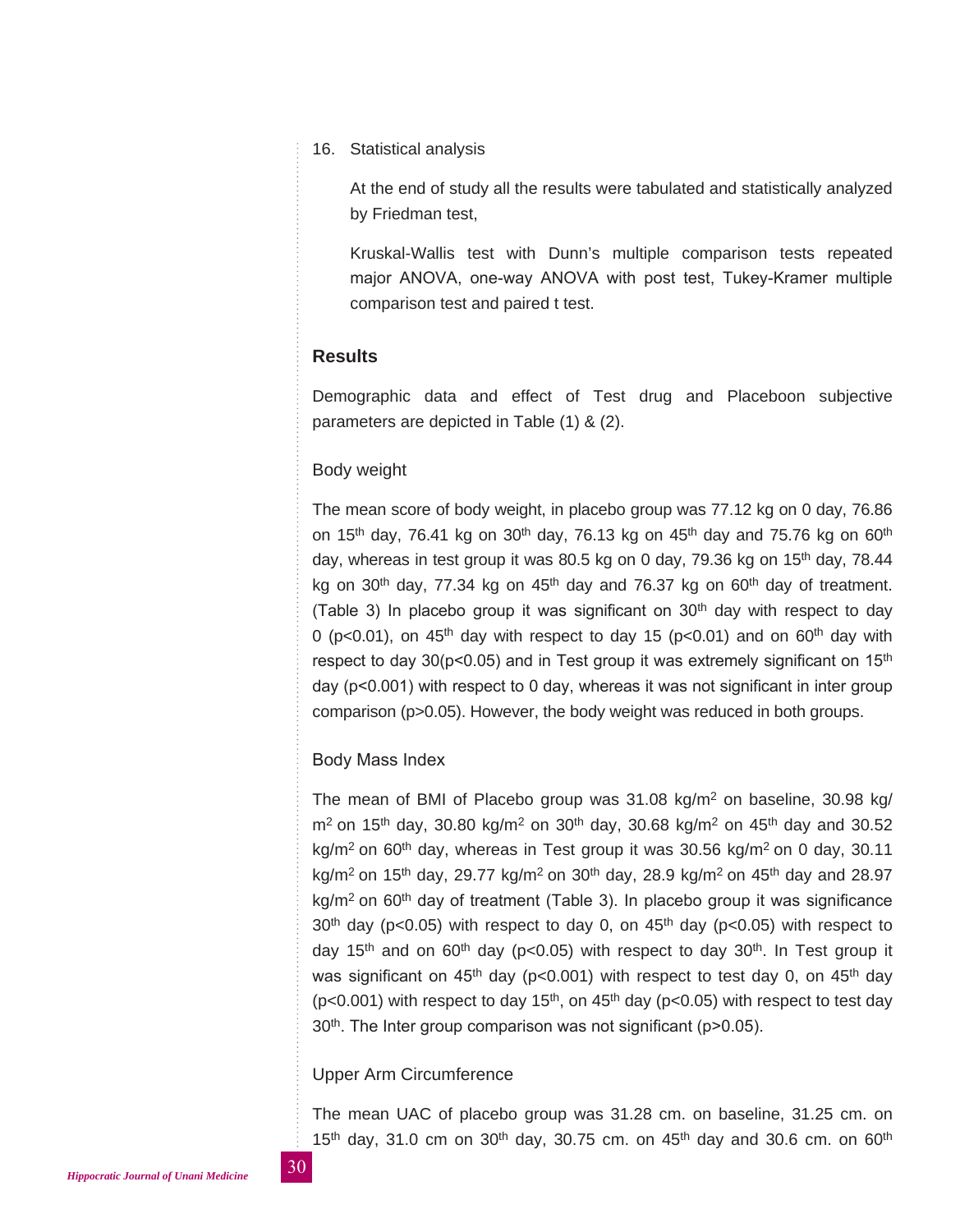day. Whereas, in test group UAC was 32.3 cm. on 0 day, 31.75 cm. on 15<sup>th</sup> day, 31.01 cm, on 30<sup>th</sup> day, 30.46 cm, on 45<sup>th</sup> day and 29.85 cm, on 60<sup>th</sup> day of treatment (Table No.-3). In placebo group it was significant on 45<sup>th</sup> day ( $p$ <0.05) with respect to day 0, on 60<sup>th</sup> day ( $p$ <0.01) with respect to day 15<sup>th</sup>, In test group significant on 15<sup>th</sup> day ( $p$ <0.01) with respect to test day 0, on 30<sup>th</sup> day ( $p$ <0.001) with respect to test day 15<sup>th</sup>, on 45<sup>th</sup> day ( $p$ <0.01) with respect to test day  $30<sup>th</sup>$ , on  $60<sup>th</sup>$  day (p<0.01) with respect to test day  $45<sup>th</sup>$ . The Inter group comparison was also significant (p<0.05).

## Waist Hip Ratio

The mean of WHR in placebo group was 1.01 on baseline, 1.01 on 15<sup>th</sup> day, 1 on 30<sup>th</sup> day, 0.99 on 45<sup>th</sup> day and 0.98 on 60<sup>th</sup> day. Whereas, in Test group, mean WHR was 1.02 on 0 day, 1 on 15<sup>th</sup> day, 0.97 on 30<sup>th</sup> day, 0.94 on 45<sup>th</sup> day and 0.93 on  $60<sup>th</sup>$  day of treatment (Table No.-3). In placebo group it was significant on  $45<sup>th</sup>$  day (p<0.01) with respect to placebo day 0, on  $45<sup>th</sup>$  day ( $p$ <0.05) with respect to placebo day 15<sup>th</sup>, In test group significant on 30<sup>th</sup> day ( $p$ <0.01) with respect to test day 0, on 45<sup>th</sup> day ( $P$ <0.001) with respect to test day 15<sup>th</sup>, on 60<sup>th</sup> day (p<0.01) with respect to test day 30<sup>th</sup>. The Inter group comparison was also found significant (p<0.05).

# Skin Fold Thickness

The mean of skin fold thickness in placebo group was 96.9 mm on baseline, 96.4 on 15<sup>th</sup> day, 94.8 mm on 30<sup>th</sup> day, 93.1 mm on 45<sup>th</sup> day and 91.6 mm on 60<sup>th</sup> day. Whereas, in test group skin fold thickness was 105.67 mm on 0 day, 102 mm on 15<sup>th</sup> day, 97.62 mm on 30<sup>th</sup> day, 94 mm on 45<sup>th</sup> day and 91.42 mm on 60<sup>th</sup> day of treatment (Table No.-3). In placebo group it was significant on30<sup>th</sup> day (p<0.05) with respect to placebo day 0, on  $45<sup>th</sup>$  day (p<0.001) with respect to placebo day 15<sup>th</sup> and on  $60<sup>th</sup>$  day (p<0.001) with respect to placebo day 30<sup>th</sup>. In test group, it was significant on  $15<sup>th</sup>$  day ( $p < 0.001$ ) with respect to test day 0, on 30<sup>th</sup> day ( $p < 0.001$ ) with respect to test day 15<sup>th</sup>, on 45<sup>th</sup> day ( $p$ <0.001) with respect to test day  $30<sup>th</sup>$ , and on  $60<sup>th</sup>$  day ( $p$ <0.001) with respect to test day  $45<sup>th</sup>$ . The Inter group comparison was not significant (p>0.05).

# Serum Cholesterol

The baseline mean value of serum cholesterol was 185.95 mg/dl in test group and 180.8 mg/dl in placebo group. After completion of treatment mean value of serum cholesterol was observed 192.55 mg/dl in test group and 196.8 mg/dl in placebo group. For statistical analysis paired t test for intra group comparison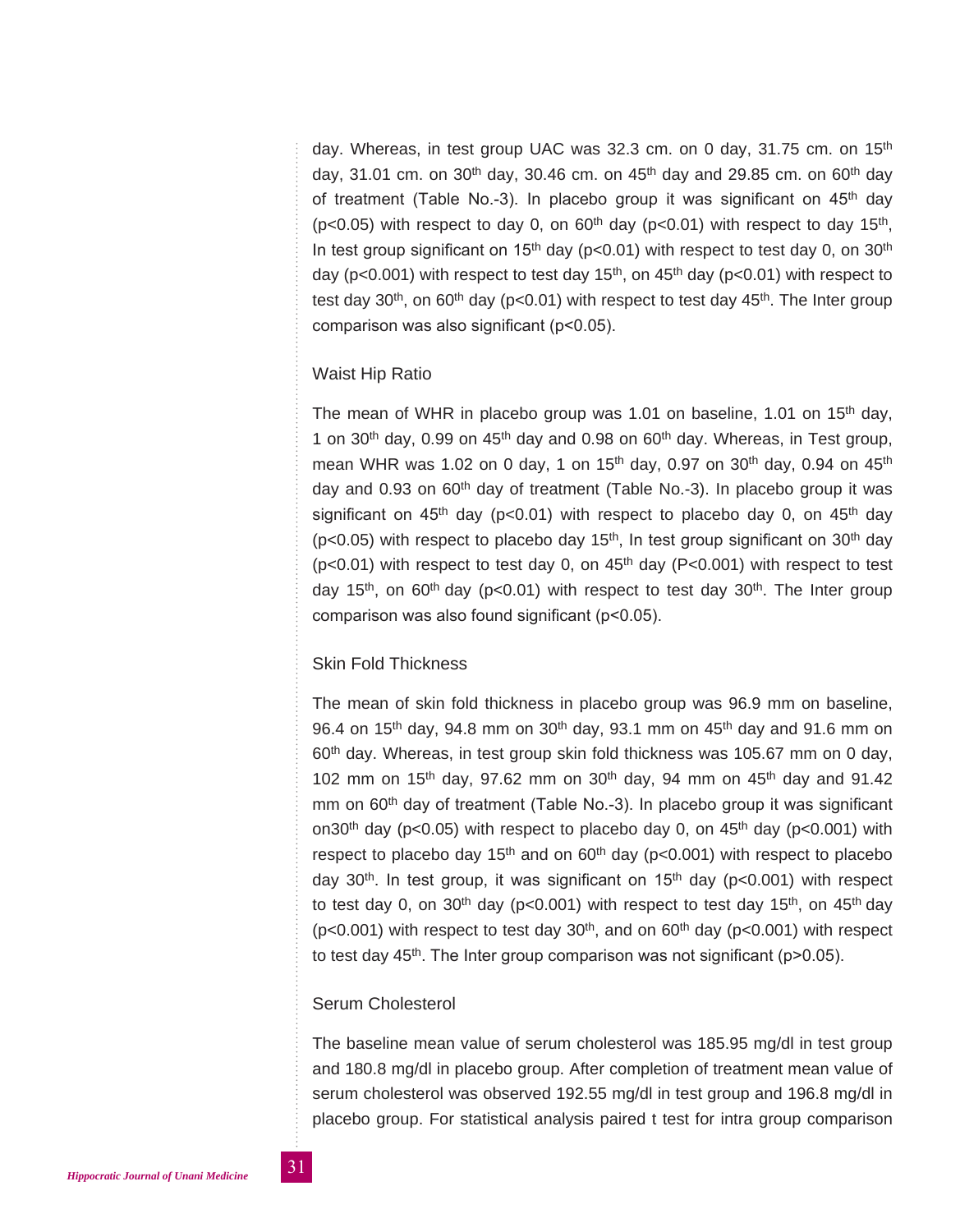was done, significant (p<0.05) improvement was observed in placebo group with respect to day 0, but in test group it was found not significant.  $(p>0.05)$ Kruskal-Wallis post test with Dunn's Multiple pair comparison test was done for inter-group comparison, no significant improvement (p>0.05) was observed in test group. (Table No.-4)

# Serum Triglycerides

The baseline mean value of serum triglycerides was 147.35 mg/dl in test group and 151.3 mg/dl in placebo group. After completion of treatment mean value of serum triglycerides was observed 128.35 mg/dl in test group and 159.9 mg/dl in placebo group. For statistical analysis paired t test for intra group comparison was done, no significant (p>0.05) improvement was observed in placebo group but it was not quite significant in test group (p=0.057). Kruskal-Wallis post test with Dunn's Multiple pair comparison test was done for inter-group comparison, no significant improvement was observed (p>0.05) (Table 4).

# HDL-Cholesterol

The baseline mean value of HDL-Cholesterol was 41.25 mg/dl in test group, and 40.2 mg/dl in placebo group, after compilation of treatment mean value of HDL-Cholesterol 41mg/dl in test group and 39mg/dl in placebo group. For statistical analysis paired t test for intra group was done, no significant improvement was observed in placebo group and test group (p>0.05). Oneway ANOVA comparison test was done for inter group comparison, no significant improvement was observed (p>0.05) (Table 4).

# Safety Studies

In the study safety parameters (Haemogram, TLC, DLC, ESR, LFT & RFT) were also assessed before and after the treatment. The safety markers were remained normal before and after treatment. (Table 5)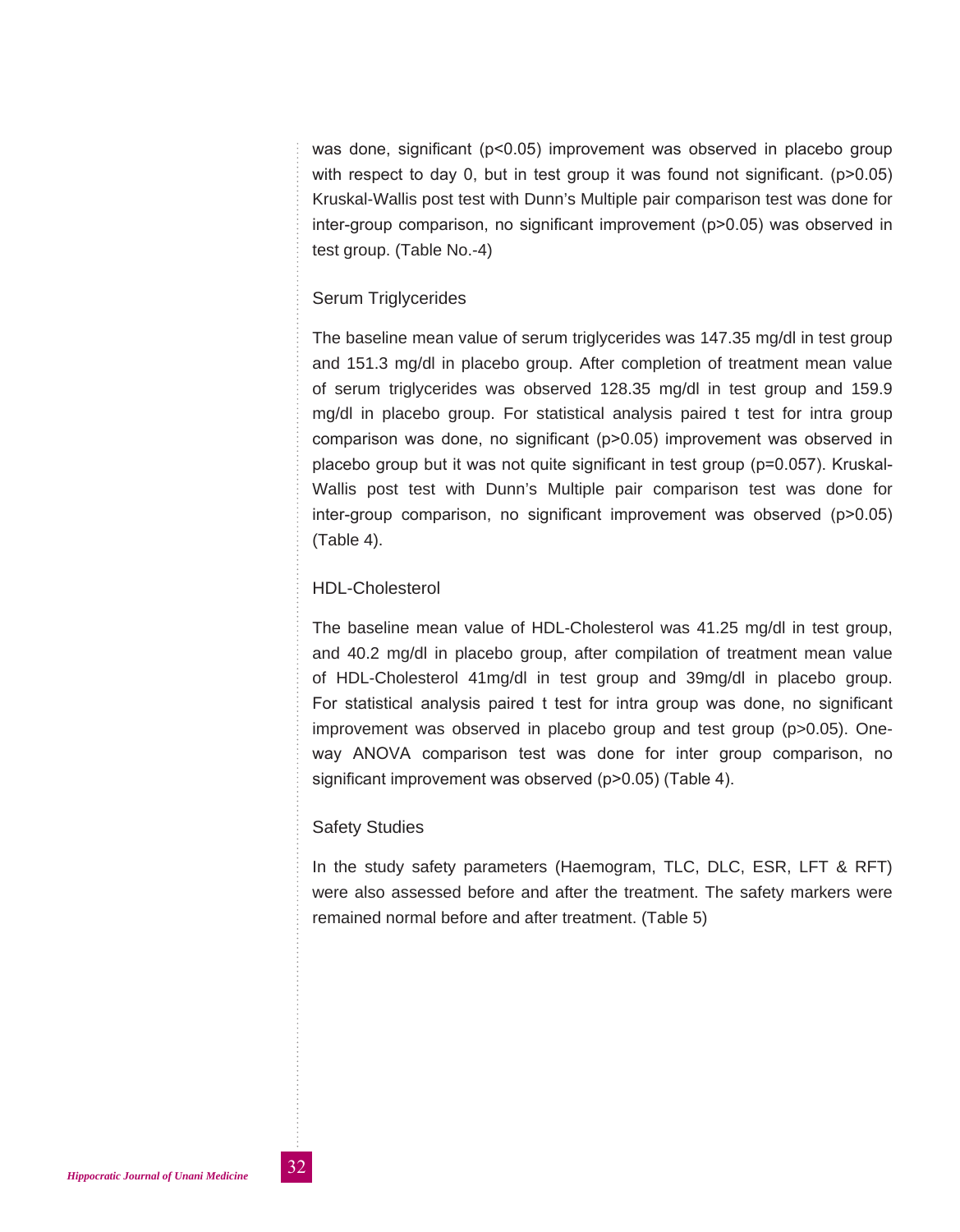|                       | n  | Fp%   |                              | N  | Fp%   |
|-----------------------|----|-------|------------------------------|----|-------|
| Age group             |    |       | Dietary Habit                |    |       |
| 15-29                 | 15 | 50%   | Vegetarian                   | 5  | 16.6% |
| $30 - 44$             | 14 | 46.6% | <b>Mixed Diet</b>            | 25 | 83.3% |
| 45-60                 | 1  | 3.3%  |                              |    |       |
| Gender                |    |       | <b>Family History</b>        |    |       |
| Male                  | 19 | 63.3% | <b>Positive</b>              | 19 | 63.3% |
| Female                | 11 | 36.6% | Negative                     | 11 | 36.6% |
| <b>Marital status</b> |    |       | Duration of Illness          |    |       |
| Married               | 29 | 80%   | 0-4 years                    | 22 | 73.3% |
| Unmarried             | 6  | 20%   | 5-8 years                    |    | 13.3% |
|                       |    |       | 9-12 years                   | 4  | 13.3% |
| Socioeconomic Status* |    |       | Mizaj                        |    |       |
| Grade-I               | 1  | 3.3%  | Balghami                     | 24 | 80%   |
| Grade-II              | 10 | 33.3% | 6<br>Damvi                   |    | 20%   |
| Grade-III             | 19 | 63.3% | Safravi<br>$0\%$<br>$\Omega$ |    |       |
| Grade-IV              | 0  | $0\%$ | Saudavi<br>$0\%$<br>0        |    |       |

**Table 1 :** Demographic Data of patients in Test and Placebo group n = 30

(\*According to Kuppa Swami Scale)

|  |  |  | Table 2: Effect of Test drug and Placebo on Subjective Parameters |  |
|--|--|--|-------------------------------------------------------------------|--|
|--|--|--|-------------------------------------------------------------------|--|

| Parameters                  | Group   | 0 day    | 15 days   | 30 days | 45 days            | 60 days                          |
|-----------------------------|---------|----------|-----------|---------|--------------------|----------------------------------|
| Restriction                 | Placebo | 2(0,2)   | 2(0,2)    | 2(0,2)  | 2(0,2)             | 1(0,2)                           |
| οf<br>movement              | Test    | 2(1,3)   | 2(1,3)    | 1(1,2)  | 1(0,2)<br>a, b     | 0(0,1)<br>a, b, c, d, e, f, g    |
| Joints pain                 | Placebo | 2(1, 3)  | 2(1, 2)   | 2(1, 2) | 1(1, 2)            | 1(0, 2)                          |
|                             | Test    | 2(1, 3)  | 2(1, 3)   | 2(1, 2) | 1(0, 2)<br>a, b, d | 0(0,1)<br>a, b, c, d, e, f       |
| Weakness<br>and<br>lethargy | Placebo | 2(1, 3)  | 2(1, 3)   | 2(1, 3) | 1(1, 2)            | 1(1, 2)                          |
|                             | Test    | 2(1, 3)  | 2(1, 3)   | 2(1, 3) | 1(0, 2)<br>a, b, c | 1(0, 2)<br>a, b, c, d, e, f      |
| Dyspnoea                    | Placebo | 1.5(1,3) | 1.5(1, 3) | 1(1, 2) | 1(1, 2)            | 1(0, 2)                          |
|                             | Test    | 2(1, 3)  | 1(1, 2)   | 1(0, 2) | 1(0, 1)<br>a       | $0(0, 1)$ a, b, c,<br>d, e, f, g |
| Palpitation                 | Placebo | 1(0, 2)  | 1(0, 2)   | 1(0, 2) | 1(0, 2)            | $0(0, 1)$ a                      |
|                             | Test    | 1(1, 2)  | 1(1, 2)   | 1(0, 2) | (0, 1)<br>b, c     | $(0, 1)$ b, c, d, e              |

(Test group  $n = 20$ , Placebo group  $n = 10$ )

P<0.01 with respect to test day 0, b- P<0.01 with respect to test day 15,

P<0.01 with respect to test day 30, d- P<0.001 with respect to placebo day 0,

P<0.001 with respect to placebo day 15, f- P<0.001 with respect to placebo day 30,

P<0.001 with respect to placebo day 45.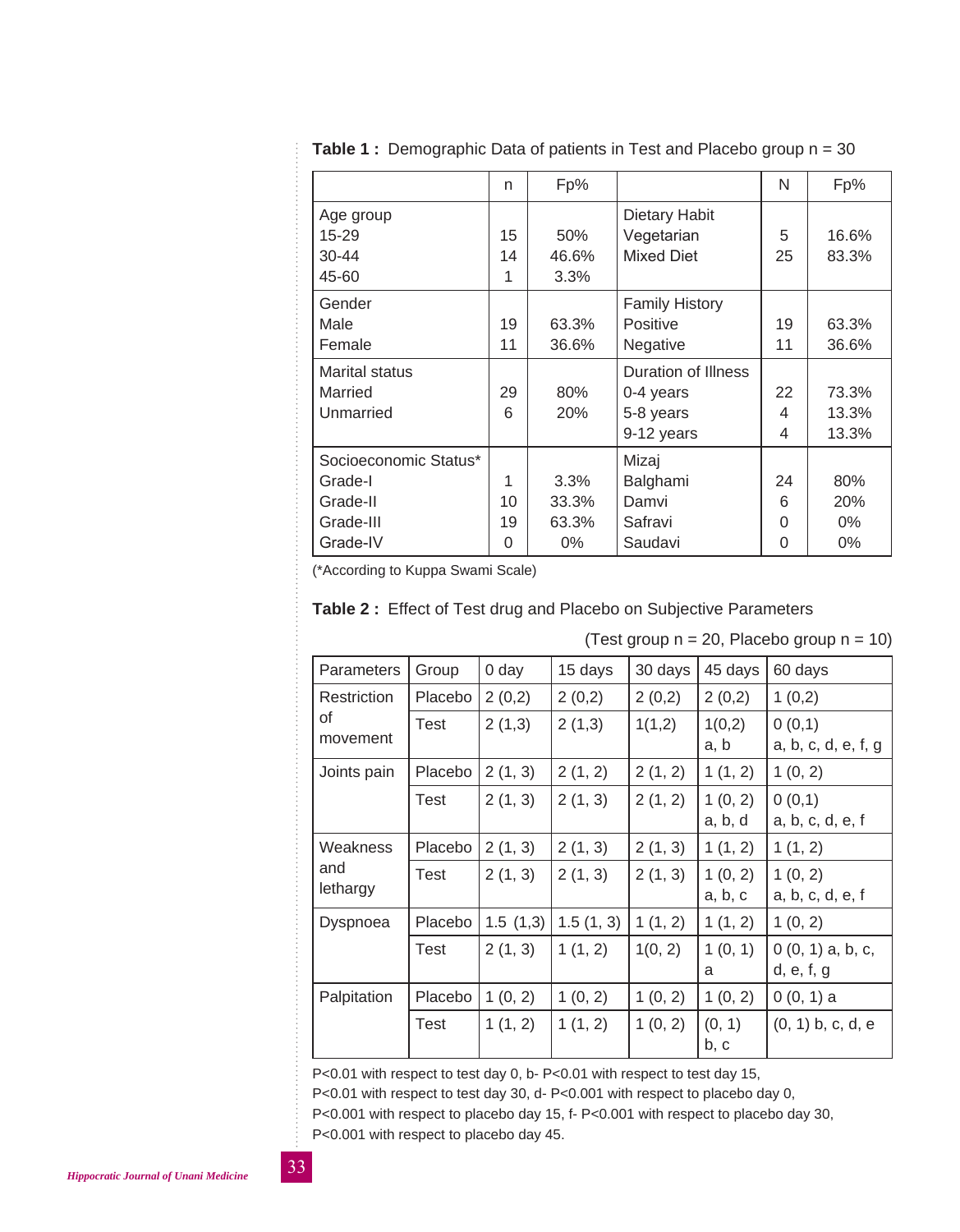**Table 3 :** Effect of Test Drug Formulation on Objective Parameters

(Test group  $n = 20$ , Placebo group  $n = 10$ )

| <b>Parameters</b>      | Group       | 0 day                | 15 days              | 30 days                | 45 days                   | 60 days                          |
|------------------------|-------------|----------------------|----------------------|------------------------|---------------------------|----------------------------------|
| Weight                 | Placebo     | $77.12 \pm$<br>2.01  | $76.86 \pm$<br>1.98  | $76.41 \pm$<br>2.03a   | $76.13 \pm$<br>2.08a, b   | $75.76 \pm$<br>2.15a, b, c       |
|                        | Test        | $80.5 \pm$<br>2.51   | $79.36 \pm$<br>2.54d | 78.44 $\pm$<br>2.50d   | $77.34 \pm$<br>2.46d      | $76.37 \pm 2.49$<br>d            |
| <b>BMI</b>             | Placebo     | $31.08 \pm$<br>.67   | $30.98 \pm$<br>.68   | $30.80 \pm$<br>.69a    | $30.68 \pm$<br>.69a, b    | $30.52 \pm .67a$ ,<br>b, c       |
|                        | <b>Test</b> | $30.56 \pm$<br>.41   | $30.11 \pm$<br>.42   | $29.77 \pm$<br>.43     | $28.9 \pm$<br>.60d, e, f  | $28.97 \pm .42d$ .<br>e, f       |
| <b>UAC</b>             | Placebo     | $31.28 \pm$<br>.53   | $31.25 \pm$<br>.53   | $31 \pm .48$           | $30.75 \pm$<br>.52a       | $30.6 \pm .55a,$<br>b            |
|                        | Test        | $32.3 \pm .46$       | $31.75 \pm$<br>.45c  | 31.01 $\pm$<br>.46c, d | $30.46 \pm$<br>.48c, d, e | $29.85 \pm .48c$ ,<br>d, e, f, g |
| <b>WHR</b>             | Placebo     | $1.01 \pm .02$       | $1.01 \pm .02$       | $1 \pm .02$            | $0.99 \pm .02$<br>a, b    | $0.98 \pm .02a$ ,<br>b           |
|                        | Test        | $1.02 \pm .02$       | $1 \pm .017$         | $0.97 \pm$<br>.016c    | $0.94 \pm$<br>.016c, d    | $0.93 \pm .015c,$<br>d, e, f     |
| Skin fold<br>thickness | Placebo     | $96.9 +$<br>4.018    | $96.4 \pm$<br>4.13   | $94.8 \pm$<br>4.07a    | 93.1 $\pm$<br>4.04a, b    | $91.6 \pm 4.03a$ ,<br>b, c       |
|                        | <b>Test</b> | $105.67 \pm$<br>3.54 | $102 +$<br>3.42d     | 97.62 $\pm$<br>3.4d, e | $94 \pm$<br>3.53d, $e, f$ | 91.42 $\pm$<br>3.46d, e, f, g    |

g. P<0.001 with respect to test day 45.

a. <0.05 with respect to placebo day 0, b. P<0.01 with respect to placebo day 15,

c. <0.01 with respect to test day 0, d. P<0.001 with respect to test day 15,

e. P<0.01 with respect to test day 30, f. P<0.01 with respect to test day 45.

#### **Table 4 :** Effect of Test drug and Placebo on Lipid profile

|                         | Group   | B.T.               | A.T.            |
|-------------------------|---------|--------------------|-----------------|
| Serum Cholesterol       | Placebo | 180.8±6.79         | 196.8±9.48a     |
|                         | Test    | 185.95±6.76        | 192.55±7.22b    |
| Serum Triglyceride      | Placebo | $151.3 \pm 20.81$  | 159.9±22.76a    |
|                         | Test    | $147.35 \pm 11.23$ | $128.35 + 8.59$ |
| <b>HDL- Cholesterol</b> | Placebo | $40.2 \pm 1.51$    | 39±1.19a        |
|                         | Test    | $41.25 \pm 1.34$   | 41±1.59b        |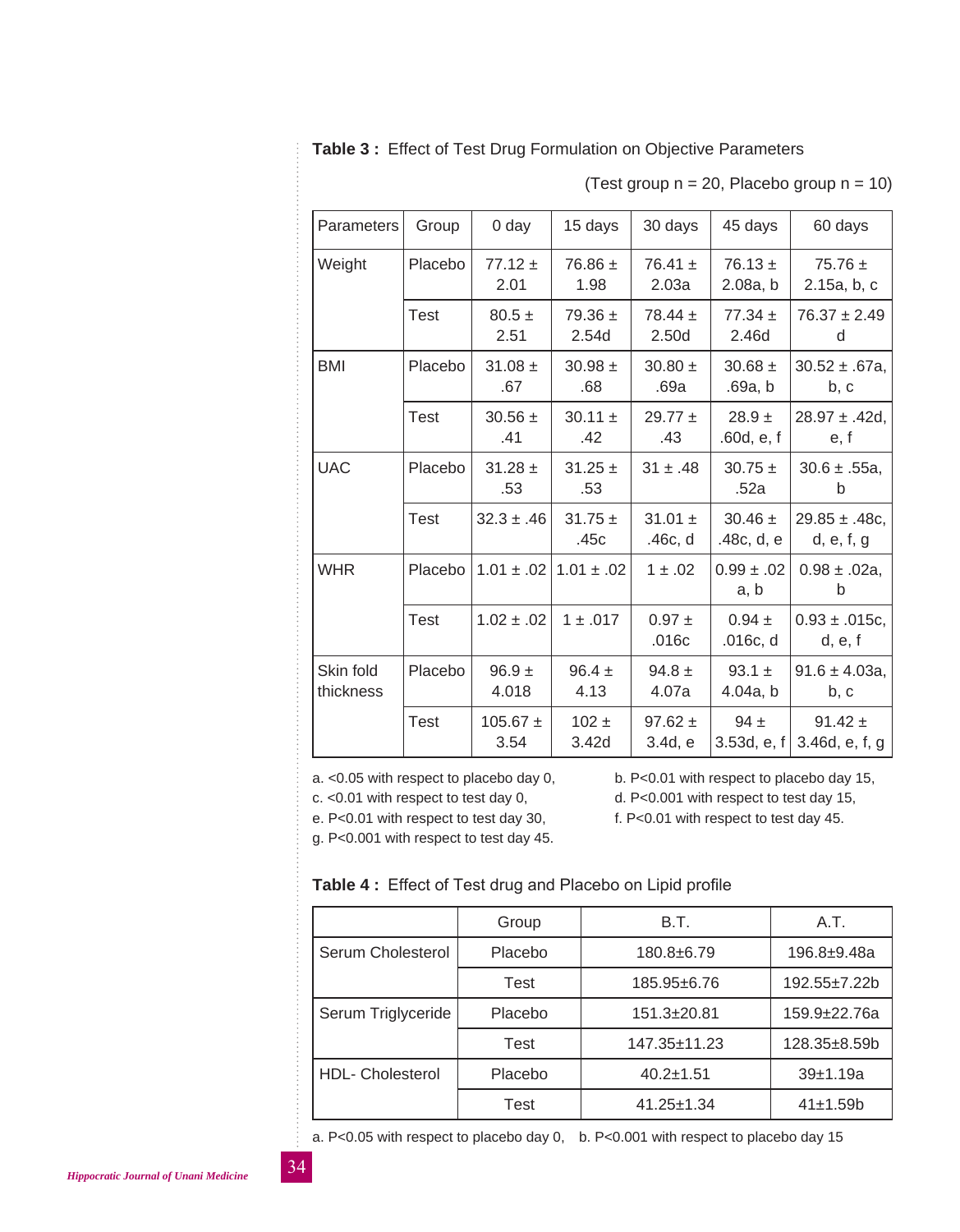#### **Table 5 :** Safety Assessments for Test

| <b>Parameters</b> |   |                    | Test group                            | Placebo group     |                   |  |  |
|-------------------|---|--------------------|---------------------------------------|-------------------|-------------------|--|--|
|                   |   | <b>BT</b>          | AT                                    |                   | AT                |  |  |
|                   |   | Mean $\pm$ SEM     | Mean $\pm$ SEM                        | Mean $\pm$ SEM    | Mean $\pm$ SEM    |  |  |
| Hb%               |   | $12.86 \pm 0.48$   | $12.92 \pm 0.45$<br>$13.03 \pm 0.586$ |                   | $11.9 \pm 0.735$  |  |  |
| <b>TLC</b>        |   | $12302 \pm 3840.8$ | $8457.5 \pm 388.54$                   | $9160 \pm 708.04$ | $8240 \pm 384.19$ |  |  |
|                   | P | $57.1 + 1.478$     | $56.6 \pm 2.65$                       | $58.1 \pm 2.04$   | $58.1 \pm 2.04$   |  |  |
| <b>DLC</b>        | L | $36.75 \pm 1.515$  | $37.2 \pm 2.37$                       | $35.9 \pm 1.88$   | $35.9 \pm 1.88$   |  |  |
|                   | E | $3.75 \pm 0.279$   | $4 \pm 0.333$                         | $3.6 \pm 0.221$   | $3.6 \pm 0.221$   |  |  |
|                   | M | $2.4 \pm 0.245$    | $2.3 \pm 0.36$                        | $2.4 \pm 0.16$    | $2.4 \pm 0.16$    |  |  |
|                   | B | $0 \pm 0.00$       | $0 \pm 0.00$                          | $0 \pm 0.00$      | $0 \pm 0.00$      |  |  |
| <b>ESR</b>        |   | $22.2 \pm 2.88$    | $22.7 \pm 3.68$                       | $20.3 \pm 2.82$   | $18.2 \pm 4.96$   |  |  |
| AST               |   | $30.4 \pm 3.59$    | $26.2 \pm 2.23$                       | $27.2 \pm 4.69$   | $26.8 \pm 3.88$   |  |  |
| ALT               |   | $24.4 \pm 1.93$    | $20.9 \pm 1.13$                       | $21.5 \pm 2.40$   | $21.4 \pm 2.36$   |  |  |
| S. Creatinine     |   | $0.835 \pm 0.031$  | $0.835 \pm 0.027$                     | $0.81 \pm 0.03$   | $0.82 \pm 0.02$   |  |  |
| <b>Blood Urea</b> |   | $21.3 \pm 1.138$   | $22.5 \pm 1.087$                      | $23.1 \pm 1.64$   | $24.7 + 1.96$     |  |  |

 $(n = 20)$  Placebo group  $(n = 10)$ , Baseline vs. 60<sup>th</sup> day

## **Discussion**

Obesity is a disease of imbalance between energy intake and energy expenditure resulting in fat deposition inside the body which is responsible for various pathological changes and eventually causes ischemic heart disease, hypertension, diabetes mellitus, mild exertional dyspnoea, osteoarthritis etc. The treatment of obesity therefore mainly revolves around the management of weight reduction. According to Unani philosophy the main culprit of *Saman-emufrat* is *ijtemae akhlate ghleeza* (accumulation of morbid humours) leading to derangement of temperament particularly due to *ghalbae balgham*.Hence, any drug which possesses properties like *Muhallil, Muhazzil, Mullattif, Mudir, Qatae bhalgham, Qatae Akhlate ghaleeza* can ameliorate the derangement of temperament by evacuating *fasid maddae bhalghamia* and thereby effective in the management of obesity.

The administration of Test drug brought about significant reduction in the subjective and objective parameters consorted with the patients of obesity, demonstrating that the test combination is effective in relieving the symptoms associated with obesity and reducing body weight. These effects are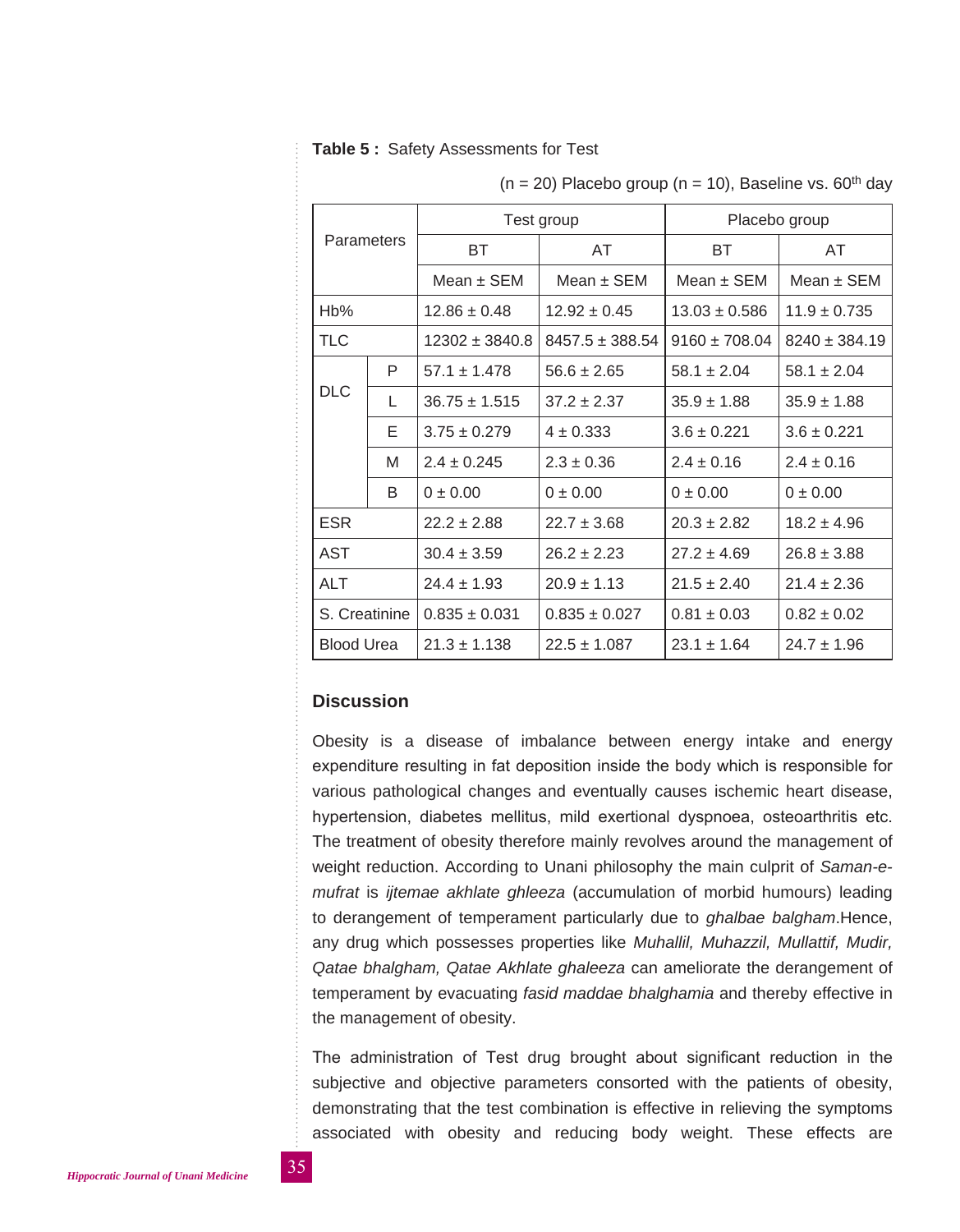probably due to the diverse action of ingredients of Test formulation. Some of the ingredients of the test drug have been reported to possess important pharmacological actions that directly or indirectly support our contention regarding efficacy of test drug. *Ajwain desi* (*Trachyspermum ammi* L.), *Tukhme Suddab* (*Ruta graveolens* L.*), Zeera siyah* (*Carum carvi* L.), *Marzanjosh* (*Origanum majorana* L.), *Bora Armani* posses diverse pharmacological action like *Muhallil, Muhazzil, Mullattif , Mudir, Qatae bhalgham and Qatae akhlate ghaleeza* and endowed with *haar yabis* (hot & dry) (Ibn Baitar, 2000; Ibn Sina, 1929; Najm-ul-Ghani, 1927; Kabeeruddin, 2010; Ibn-ul-Quff, 1986). Thus these drugs act in the same line that has been mentioned above, in ameliorating symptoms of obesity.

It appears that the combined effect of the different constituents of the test drug produced anti obesity effect and or the combined effect of the constituents of the test drug modified the disease process, consequently improved various symptoms of obesity. As a result body weight, body mass index, upper arm circumference, skin fold thickness and waist hip ratio showed improvement up to some extent. An improvement in almost all the subjective as well as objective parameters clearly indicated anti obesity effect of Test drug. It is likely that, the different properties of ingredients of the test drug may have complemented each other to make suitable changes in the adipose tissues to improve its functioning. The effect on reducing body weight in placebo group may be due to strict dietary restriction and moderate exercise which was advised in both groups. Further, in test group more significant improvement was due to action of ingredients of test formulation, particularly the *Muhazzil*, and *Qatae balgham* effect of *zeera siyah*, (Najm-ul-Ghani, 1927; Ghulam Nabi, 2007) *Muhallil* effect of *tukhame suddab* (Ibn Sina, 1929; Ibn Ibrahim Magharibi, 2007), *Mulattif* action of *Marzanjoosh* (Ibn Hubal Baghdadi, 2005, Najm-ul-Ghani, 1927) and *Qateh akhlate ghaleeza* properties of *Bora Armani*  (Ibn Baitar, 2000; Ibn Sina, 1929; Kabeeruddin, 2007; Najmul Ghani, 1927; Ibnul-Quff, 1986). The varied properties of above drugs complement each other and facilitate the anti obesity effect of test formulation.

# **Conclusion**

In the present study, test drug exhibited overall improvement in the symptoms of the disease and was found effective in the management of Obesity without demonstrating any adverse effects as the safety markers (Haemogram, LFT and RFT) were remained within limit after completion of the course of the treatment.

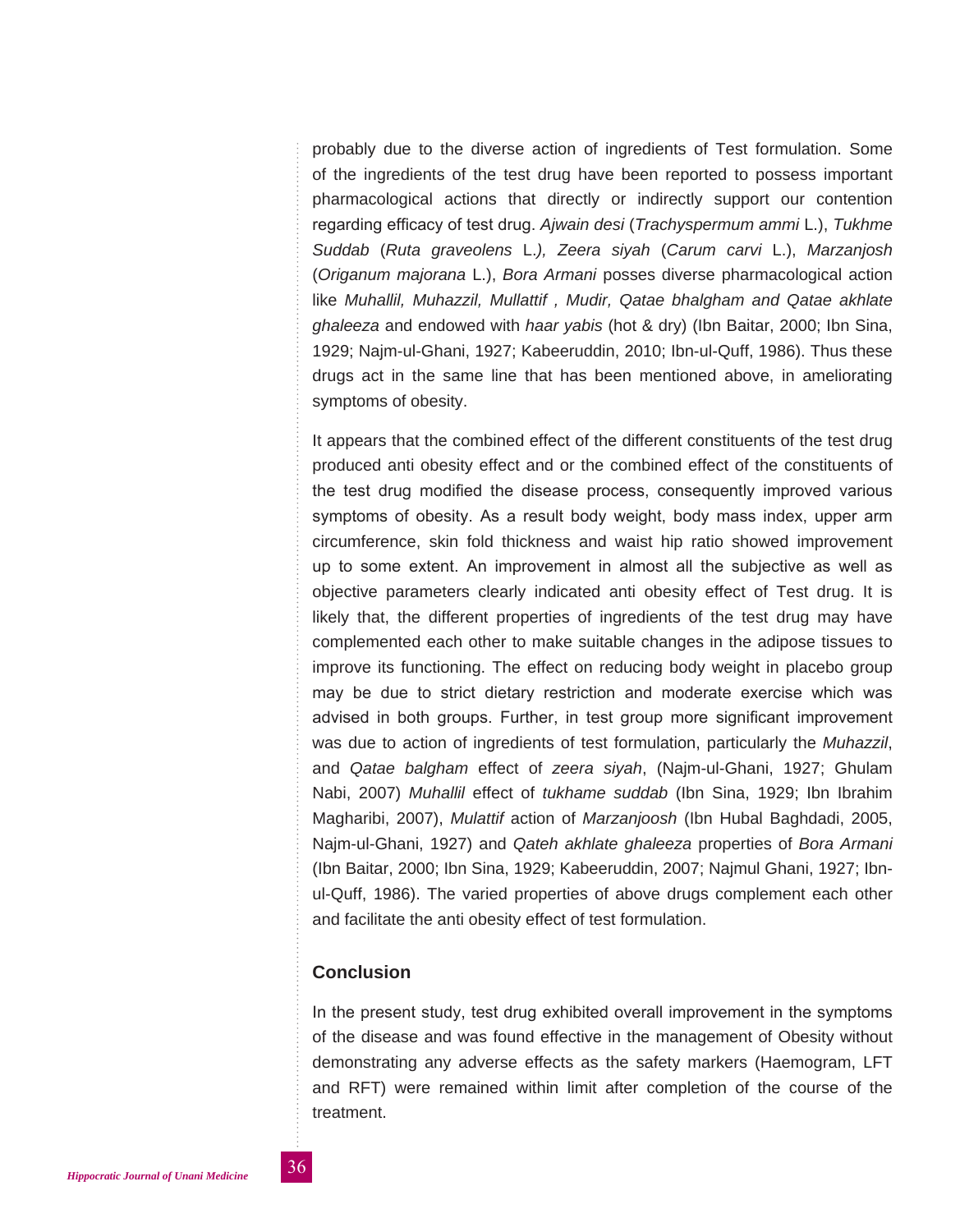On the basis of above result and discussion, it can be concluded that Unani formulation *Ajwain desi* (*Trachyspermum ammi* L.), *Tukhme Suddab* (*Ruta graveolens* L.)*, Zeera* siyah (*Carum carvi* L.), *Marzanjosh* (*Origanum majorana*  L.), *Bora Armani* (*Armeniac bole*) is quite effective and safe in the treatment of *Saman-e-mufrat*. However, other aspect of Test formulation should also be explored, so that untapped potential of the test drug could be utilized to provide complete and safe remedy for treatment of *Saman-e-mufrat* (Obesity).

# **Acknowledgment**

The authors are thankful to the authorities of National Institute of Unani Medicine Bangalore, for providing financial assistance and facilities for clinical trial.

#### **References**

- Antaki Daud, 2010. Tazkiratu Uolil Albab (Arabic), Vol. 3, CCRUM, New Delhi, pp. 139-40.
- Baghdadi Ibn Hubal, 2005. Kitabul Mukhtarat Fit Tib (Urdu translation), Vol. 1 & 2, CCRUM, New Delhi, pp. 174-75, 199, 202, 213-14, 263.
- Bray, G.A., 2004. Medical Consequences of Obesity. *The Journal of clinical Endocrinology & Metabolism* 89(6): 2583-2589.
- Chandpuri, Kausar, 1998. Mojazul Qanoon. Qaumi Council Baraye Farogh Urdu Zaban, pp. 459-60.
- Ferri, F.F., Alvero R., Borkan J.M., Fort G.G., Dobbs M.R., Goldberg R.J., 2012. Ferri's Clinical Advisor. Elsevier. 10<sup>th</sup> ed. pp. 705-6.
- Ghulam Nabi, 2007. Makhzane Mufradat wa Murakkabat. CCRUM, New Delhi, pp. 36, 139.
- Halim, R.E.A., 2005. Obesity 1000 years ago. *Lancet* 366: 204.
- Haslam, D., 2007. Obesity a medical history. *The International Association for the study of obesity* 8(1): 31-36.
- Humes, David H., DuPond, Herbert L., Gardner, Laurence B., 2000. Kelley's Textbook of Internal Medicine. Lippincott Williams & Wilkins Publishers. 4thed., pp. 233-41.
- Ibn Baitar, 2000. Al Jameul mufradat wal Advia wal Aghzia. (Urdu translation). CCRUM, New Delhi, (Vol. 1 & 4). pp. 313-15, 198-99, 314-15, 379-80.
- Ibn ul Quff, 1986. Kitabul Umda Fil Jarahat (Urdu translation), Vol. 1. CCRUM, New Delhi, pp. 244.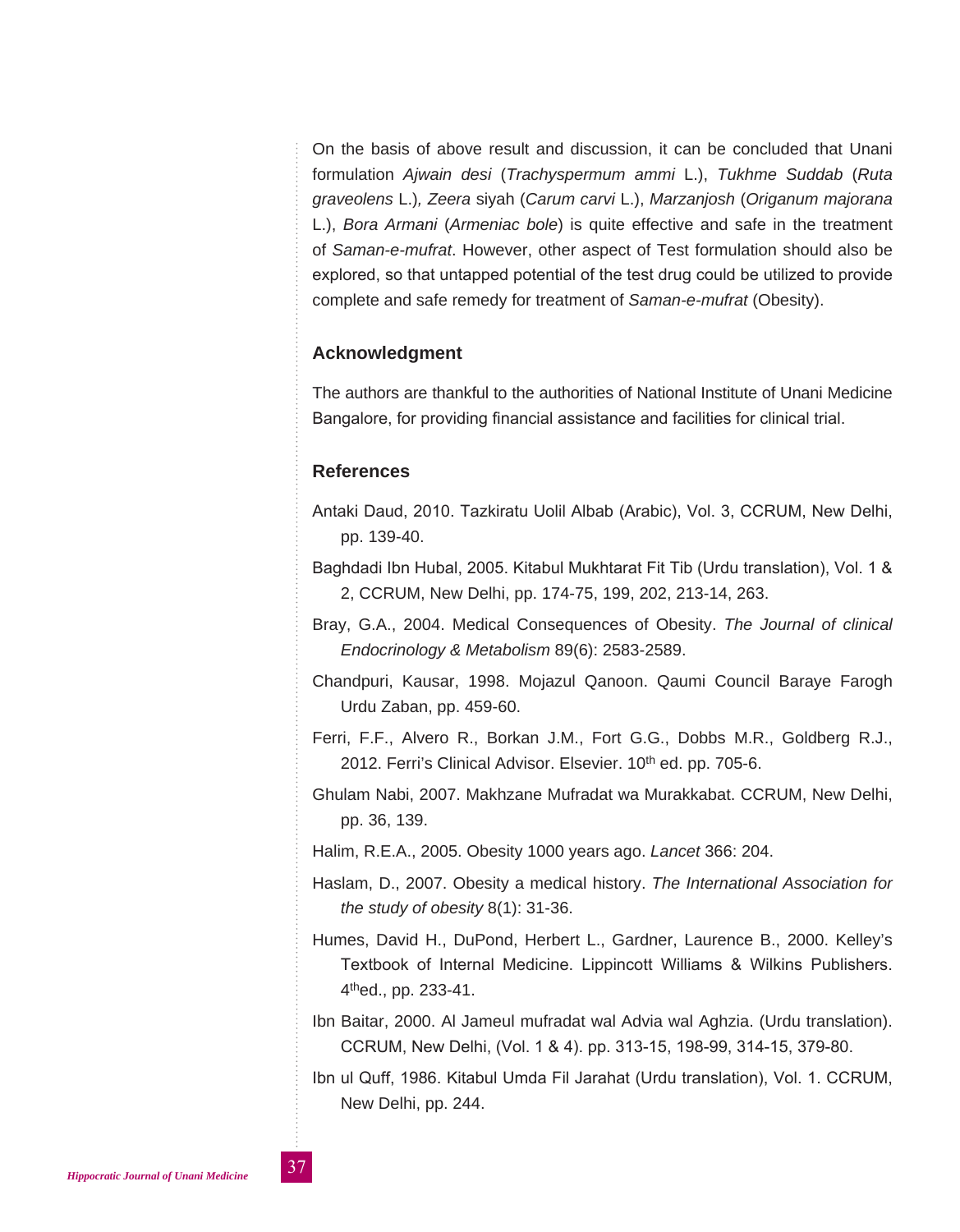- Ibne Sena, 1929. Al-qanoon-fit-Tib (Translated by Ghulam Hussain Kantoori). Munshi Nawal Kishor Publication Lucknow. Vol. 4 pp. 376-380, Vol. 2 pp. 38.
- Jurjani, A.H.I., 1996. Zakhira Khawarzam Shahi (Urdu translation by Khan HH), Vol. 8. Idea Citable Shiva, pp. 23-28.
- Kabeeruddin, M., 2001. Ifadae Kabir. Qaumi Kaunsil Baraye Farogh Urdu Zuban  $1<sup>st</sup>$  ed. pp. 65.
- Kabeeruddin, M., 2007. Ilmul Advia Nafeesi, Ejaz Publishing House, New Delhi, pp. 80, 131-32.
- Kabeeruddin, M., 2010. Makhzanul Mufradat (Kitabul Advia). Idara Kitabul Shifa, New Delhi, pp. 92.
- Laurence L., Brunton John S. Lazo, Keith L. Parker, 2006. Goodman & Gilman's The Pharmacological Basis of Therapeutics. Mcgraw-hill Medical Publishing division New York, 11<sup>th</sup> ed., pp. 262, 263, 305, 617, 622, 623 & 1641.
- Longe J.L., 2005. The Gale Encyclopaedia of Alternative Medicine. Thomson Gale. 2nd ed., Vol. 3, pp. 1473-78.
- Longo, D.L., Kasper D.L., Jameson J.L., Fausi A.S., Hauser S.L., Loscalzo J., 2012. Harrison's Principles of Internal Medicine, Vol. 1. McGraw Hill, New York, 18th ed., pp. 622-34.
- Magharibi Ibn Ibrahim, 2007. Kitabul Fat'h Fit Tadawi (Urdu translation), CCRUM, New Delhi, 1st ed. pp. 80-81, 128-29, 148-49, 160-61, 166-67.
- Mohan H., 2005. Text book of pathology. Jaypee brothers, New Delhi,  $5<sup>th</sup>$  ed. pp. 250-51.
- Najmul Ghani, 1927. Khazainul Advia. Idara Kitabul Shifa, New Delhi, pp. 202- 3, 401-2, 775, 1061-62, 1236-37.
- Neinstein L.S., 2002. Adolescent Health Care A Practical Guide. Lippincott Williams & Wilkins Publishers, USA, 4<sup>th</sup>ed., pp. 304-10.
- Papavramidou N.S. & Papavramidis S.T., 2004. Galen on obesity: Etiology, Effects, and Treatment. *World J. Surg*. 28: 631-635.
- Razi, AMBZ, 1991. Kitabul Mansoori (Urdu translation). CCRUM, New Delhi, pp. 223.
- Razi, AMBZ, 1999. Al Hawi Fit Tib (Urdu translation), Vol. 6. CCRUM, New Delhi (Vol. 6), pp. 183-84, 187-207.
- Siegenthaler, W., 2007. Differential Diagnosis in Internal Medicine. Germany: Georg Thieme Verlag, pp. 86-107.